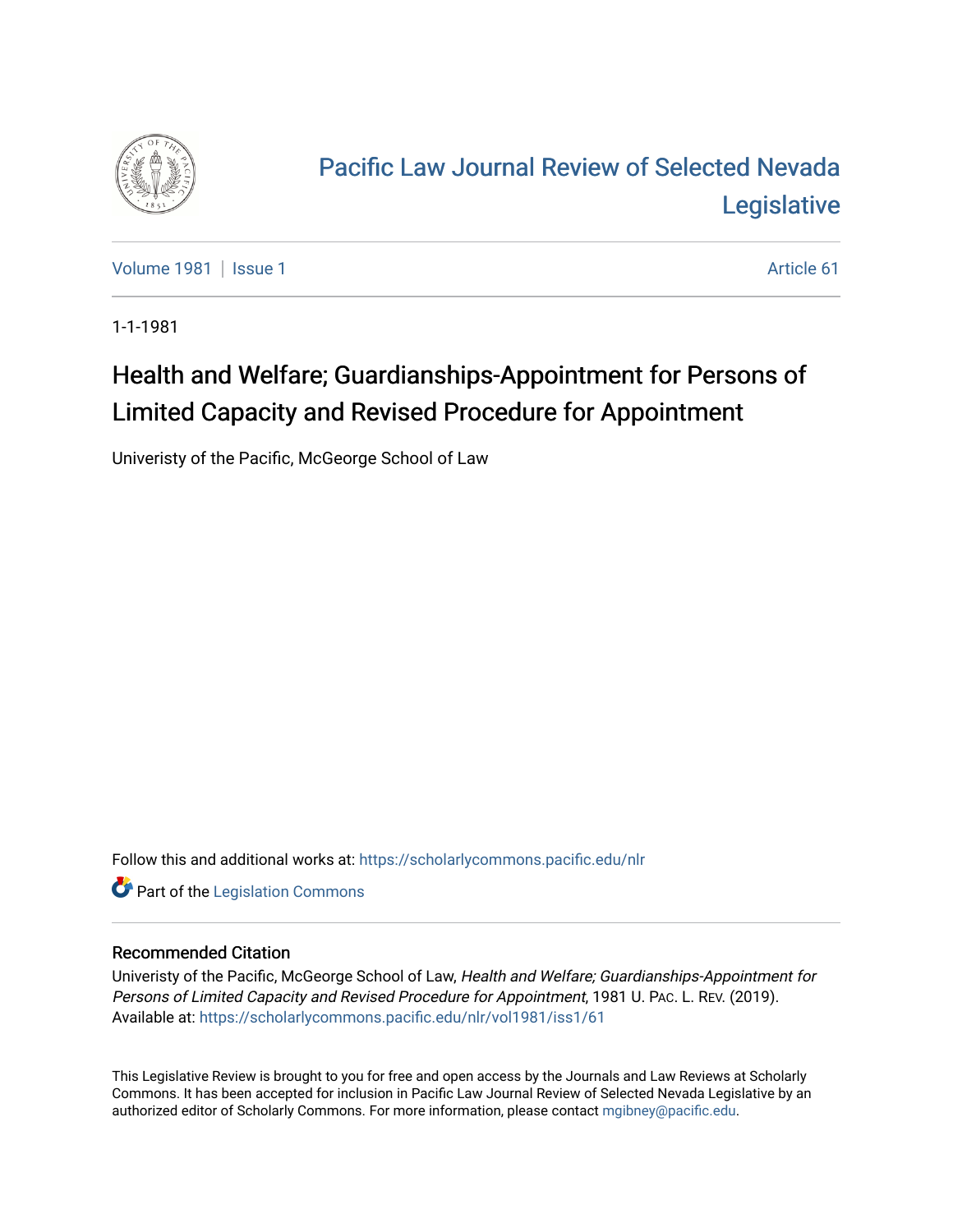*son,* Chapter 548 provides that written consent of the woman's parent or guardian prior to performing the abortion is no longer required.<sup>22</sup>

Finally, Chapter 548 requires that a physician maintain a record of any abortion performed for at least five years after it is performed.<sup>23</sup> The record must contain the written consent of the woman.<sup>24</sup> a statement of the information that was provided to the woman.<sup>25</sup> and a description of efforts made to give any required notice.26 In addition to these recordation requirements, Chapter 760 requires each hospital to submit a monthly report to the state registrar of vital statistics containing information on the number of patients hospitalized for a complication arising from an abortion, the nature *Qf* the complication, and the type of abortion performed.<sup>27</sup>

## Health and Welfare; guardianships—appointment for persons of **limited capacity and revised procedure for appointment**

N.R.S. §§159.031, 159.045, 159.051, 159.063 (repealed); §§159.—, 159. (new); §§159.013, 159.015, 159.017, 159.021, 159.029, 159.035, 159.043, 159.047, 159.049, 159.053, 159.055, 159.061, 159.075, 159.177, 159.179, 159.201 (amended).

SB 674 (Committee on Judiciary); STATS 1981, Ch 758

Chapter 758 provides for the appointment of a special guardian for a person of limited capacity<sup>1</sup> and establishes new procedures for appointing all guardians, including the special guardian.2 Chapter 758 also clarifies the procedure for the termination of a guardianship.<sup>3</sup>

*Selected 1981 Nevada Legislation* 

<sup>22.</sup> *Compare* N.R.S. §442.- 3 *with* STATUTES OF NEVADA 1977, c. 473, §94, at 961. *See also*  H.L. v. Matheson, 49 U.S.L.W. 4255 (1981) (a statute setting out a mere requirement of parental notice when possible, does not violate the constitutional rights of an immature, dependent, minor); Planned Parenthood of Central Missouri v. Danforth, 428 U.S. 52, 53 (1976) (similar statute held that a state may not constitutionally impose a blanket parental consent requirement as a condition for an unmarried minor's abortion during the first twelve weeks of the pregnancy); Roe v. Wade, 410 u.s. 113, 153 (1973).

<sup>23.</sup> *See* N.R.S. §442.-.

<sup>24.</sup> *Id.* §442.-

<sup>25.</sup> *Id* §442.-.

<sup>26.</sup> *Id.* §442.—3. *See also id.* §442.— (any person who violates provisions regarding notice and recordation is guilty of a misdemeanor).

<sup>27.</sup> *See id.* §442.-

<sup>1.</sup> N.R.S. §159.— 2.

<sup>2.</sup> *See id.* §§159.—, 159.—, 159.—, 159.047 2(a).

<sup>3.</sup> *See id* §159.-.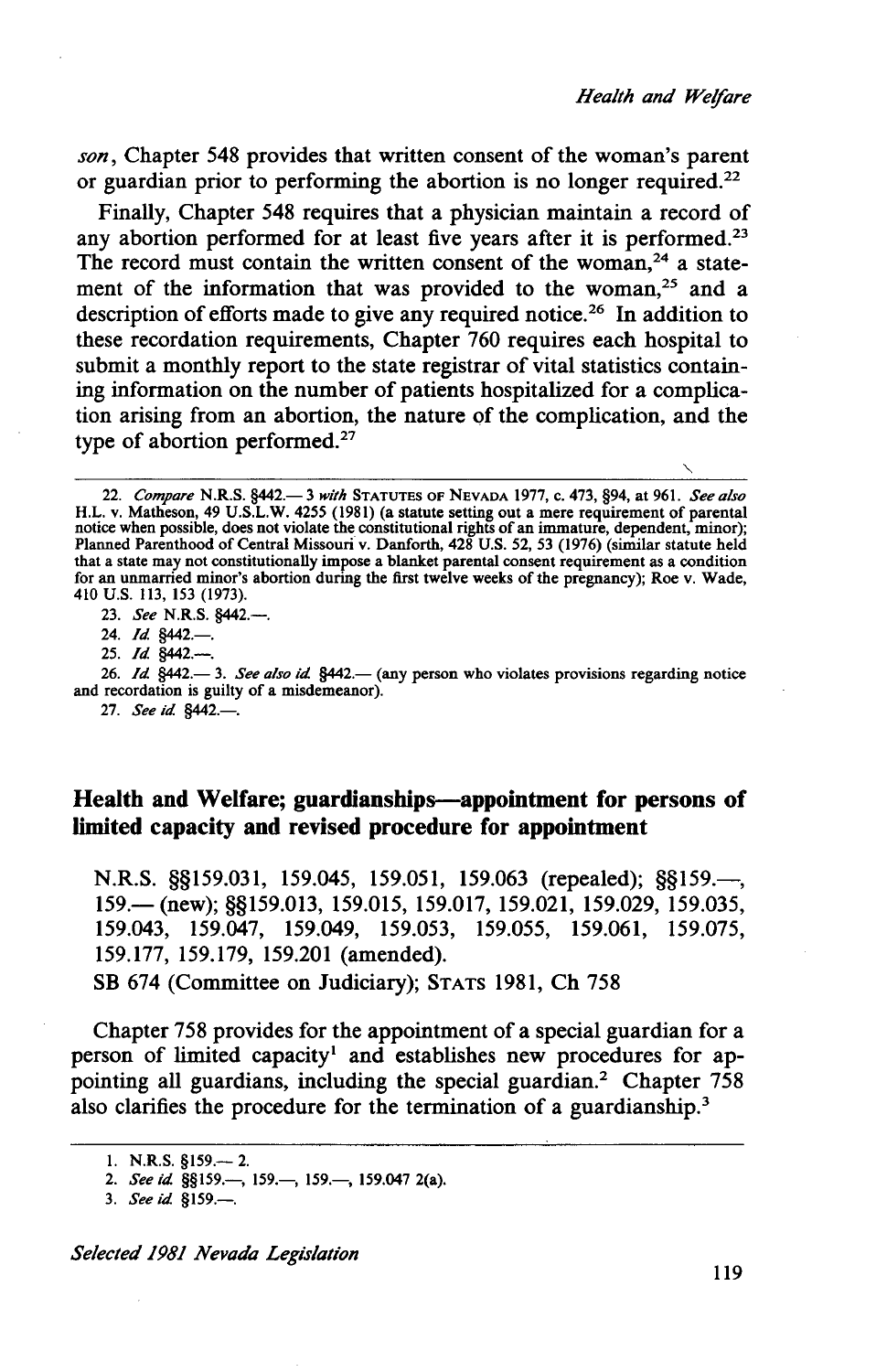### *Special Guardian*

Under existing law, a general guardian<sup>4</sup> can be appointed for a minor<sup>5</sup> or a person determined to be legally incompetent.<sup>6</sup> Chapter 758 provides legal protection to those who do not meet the definition of  $\frac{1}{2}$  legal incompetency or insanity but are of limited capacity,<sup>7</sup> thus able to make only some of the decisions necessary for their own care and management of their property.<sup>8</sup> Chapter 758 provides for the appointment of a special guardian9 for a person of limited capacity to be granted the power to manage the ward's estate or perform any other act specifically ordered and approved by the court.<sup>10</sup> This power must be exercised in a manner least restrictive of the ward's personal freedom and most consistent with the need for supervision.<sup>11</sup>

### *Procedures for Appointment of Special and General Guardian*

Prior to the enactment of Chapter 758, any person could petition for the appointment of a guardian.<sup>12</sup> Chapter 758 restricts the right to petition to a proposed ward, 13 a governmental agency, a nonprofit organization, or a concerned person.<sup>14</sup> Chapter 758 also eliminates the requirement that the petition state whether the proposed ward was an incompetent or a minor,<sup>15</sup> but does require the petition to state, in addition to the necessary information 16 concerning the proposed ward and the guardian, (1) whether the appointment of a general or special guardian is sought, (2) the reasons for seeking the appointment of a guardian, (3) the specific guardian powers requested, (4) the name and address of the petitioner, (5) the relationship, if any, of the petitioner to the proposed ward and the interest, if any, of the petitioner in the appointment, and (6) the names and addresses of the known relatives of the proposed ward.<sup>17</sup>

10. *Id.* §159.---.

II. *See id* §159.-. *See also id* §§159.177, 159.179, 159.201 (special guardian of ward's property must follow the same accounting procedures required of a general guardian of an estate).

12. STATUTES OF NEVADA 1969, c. 246, §18, at 413 (enacting N.R.S. §159.045). 13. *See* N.R.S. §159.025 (definition of proposed ward).

14. *Id.* §159.— l

16. *See* N.R.S. §159.-.

<sup>4.</sup> *Id* §159.017 (definition of guardian).

<sup>5.</sup> *Id* §159.023 (definition of minor). 6. STATUTES OF NEVADA 1969, c. 246, §13, at 412 (enacting N.R.S. §159.035); N.R.S. §159.019 (definition of incompetent).

<sup>7.</sup> *See* N.R.S. §§159.—, 159.— 2.

<sup>8.</sup> *Id* §159.-. *Accord* Katz v. Superior Court, 73 Cal. App. 3d 952, 966, 144 Cal. Rptr. 234, 242 (1977) (persons eligible for appointment of a conservator).

<sup>9.</sup> *See* N.R.S. §159.- (definition of special guardian). *See also id* §159.061 l, 2, 3, 4 (factors for consideration in selection of guardian).

<sup>15.</sup> *Compare id.* §159.- with STATUTES OF NEVADA 1969, c. 246, §18, at 413.

<sup>17.</sup> *See id.* §159.— 2(a), (d), (f), (g), (j), (k)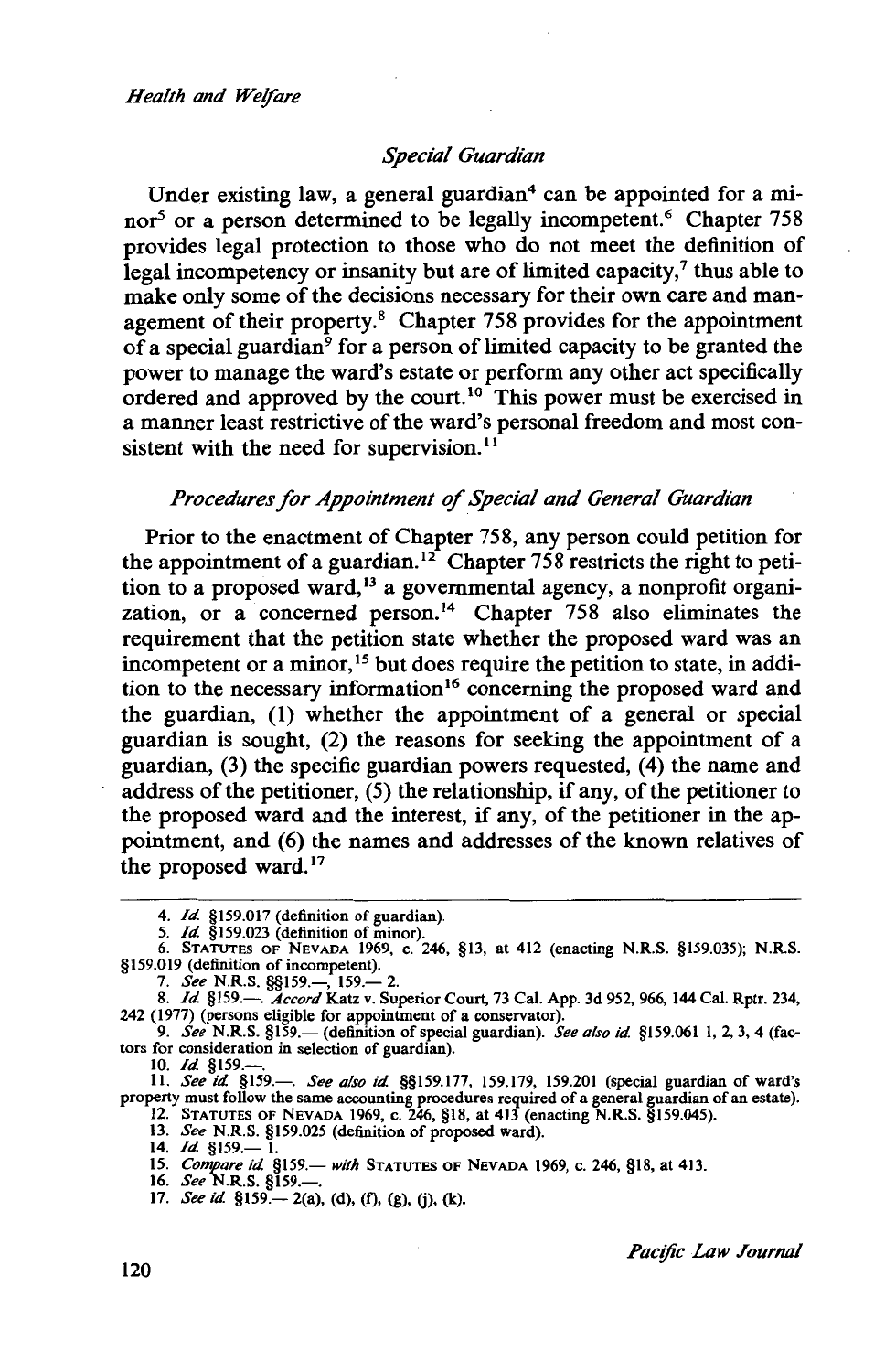Upon the filing of a petition, Chapter 758 permits the court to appoint an investigator to locate persons who perform services needed by the proposed ward and resources available to the proposed ward.<sup>18</sup> The investigator must file with the court a written report stating his or her opinion of the nature of the proposed ward's incapacity and the powers a guardian would need to assist the proposed ward.<sup>19</sup>

Under existing law, after the petition has been filed, the clerk must issue a citation to provide notice of the time and place of the hearing. 20 Chapter 758 requires the citation to state that the proposed ward (1) may be judged to be incompetent, (2) may have his or her rights affected as specified in the petition, (3) has the right to appear at the hearing and to oppose the petition, and (4) has the right to be represented by an attorney and that an attorney will be appointed for the ward if he or she is unable to retain one.<sup>21</sup> In addition, Chapter 758 provides that when the proposed ward is an incompetent or a person of limited capacity, the citation must be served by certified mail<sup>22</sup> on the proposed ward and the spouse and adult children or, if there is no spouse, on the parents or siblings of the proposed ward.<sup>23</sup> In addition, the citation must be served on an officer of any institution having custody of the proposed ward.<sup>24</sup> If the proposed ward is a minor, the parents, any institution having control of the minor, and the minor must be served with the citation.<sup>25</sup> When service is required and the certified letter is returned as undeliverable, publication of the hearing will be sufficient notice if published at least twenty days before the date set for the hearing. 26

After the filing of the petition and the service of the citation, a hearing will be held to determine the need for the appointment of a general or special guardian.<sup>27</sup> Chapter 758 places the burden of establishing the necessity for the appointment on the petitioner.<sup>28</sup> Furthermore, if the proposed ward is present in the state he or she must attend the hearing unless excused by the court.<sup>29</sup> If the proposed ward is not present in the state, attendance is required only if it is necessary in the

18. *Id* §159.-1, 2. 19. *ld*  20. *ld* §159.047 I. 21. */d* §159.- I, 2, 3, 4. 22. *See id* §159.053 I. 23. *See id* §159.047 2(a)(l). 24. *Id* §159.047 2(a)(2), (3). 25. *ld* §159.047 2(b)(l), (2), (3). 26. *See id* §159.053 2, 5. 27. *See id* §159.047 I. 28. *See id* §159.055 I. 29.  $Id$  §159.-1.

#### *Selected 1981 Nevada Legislation*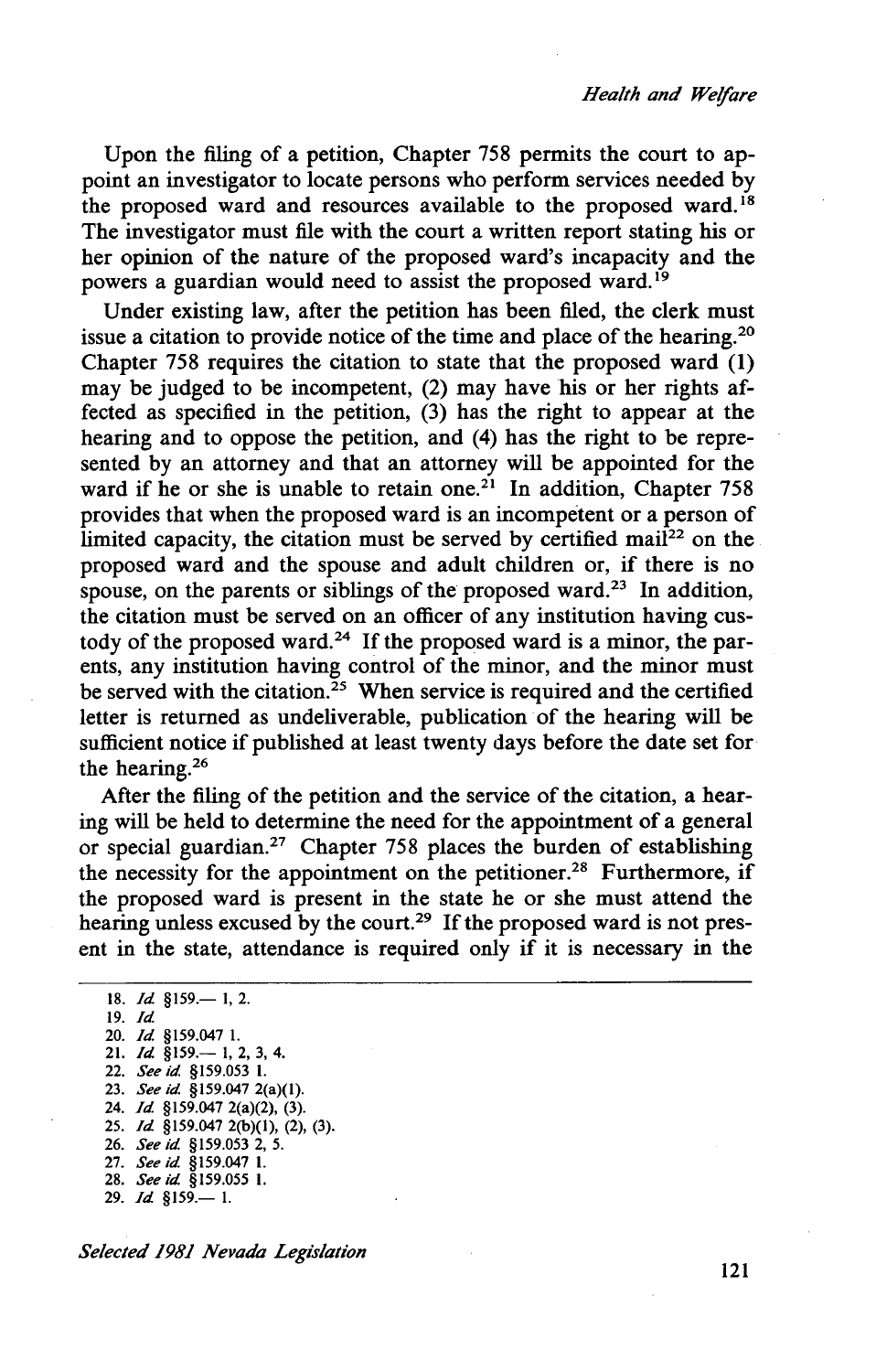interest of justice.30

The court will dismiss the petition if it finds the proposed ward competent and not in need of a guardian.<sup>31</sup> Upon a determination that the proposed ward is in need of a guardian, Chapter 758 requires the court to make an order appointing a guardian and specifying whether the guardian is a guardian of the person, of the estate, the person and the estate, or is a special guardian.<sup>32</sup> Chapter 758 also provides that before the guardian is empowered, a copy of the order appointing the guardian must be served personally or by mail on the ward.<sup>33</sup>

Under prior law, the court could appoint a temporary guardian without any party requesting the appointment.<sup>34</sup> Under Chapter 758, the court may appoint the temporary guardian only after the petitioner has filed a request with the court.<sup>35</sup> The petitioner must present facts which show that the proposed ward faces a substantial and immediate risk of financial loss or physical harm and that the ward does not have the capacity to respond to that risk.36 Additionally, the petitioner must notify all persons entitled to notice of the request for a temporary guardian.<sup>37</sup> Chapter 758 limits the temporary guardian's powers to those necessary to assist in an emergency<sup>38</sup> and to a period of only ten days.<sup>39</sup> Within ten days after the appointment of a temporary guardian the court may hold a hearing to determine the need to extend the temporary guardianship.<sup>40</sup> If the court determines by clear and convincing evidence that there is a need to extend the temporary guardianship until a general or special guardian can be appointed, it may do so; but in no event may the temporary guardian have power for more than thirty days.<sup>41</sup>

In a related change, Chapter 758 revises the procedure for appointing a guardian named in a will.<sup>42</sup> Under prior law, when the nomination of the guardian was by will the court could appoint the guardian without a petition or any notice of the hearing.43 Chapter 758

<sup>30.</sup> *Id.* §159.-2.

<sup>31.</sup> *Id.* §159.— 1.

<sup>32.</sup> *Id.* §159.055 2(a). *See also id.* §159.— (prohibiting a guardian of the person from consenting to experimental medical treatment or sterilization of a ward unless specifically empowered to do so by the court).

<sup>33.</sup> *See id.* §159.-

<sup>34.</sup> *See* STATUTES OF NEVADA 1979, c. 515, §16, at 994 (amending N.R.S. §159.051).

<sup>35.</sup> *See* N.R.S. §159.- l.

<sup>36.</sup> *See id.* §159.— 1(a), (b).

<sup>37.</sup> *See id.* §§159.— 1(c), 159.047 2(a).

<sup>38.</sup> *See id.* §159.— 2.<br>39. *See id.* §159.— 3.

<sup>40.</sup> *See id* 

<sup>41.</sup> *See it/.* 

<sup>42.</sup> *See id* §159.-.

<sup>43.</sup> STATUTES OF NEVADA 1969, c. 246, §27, at 416 (enacting N.R.S. §159.063).